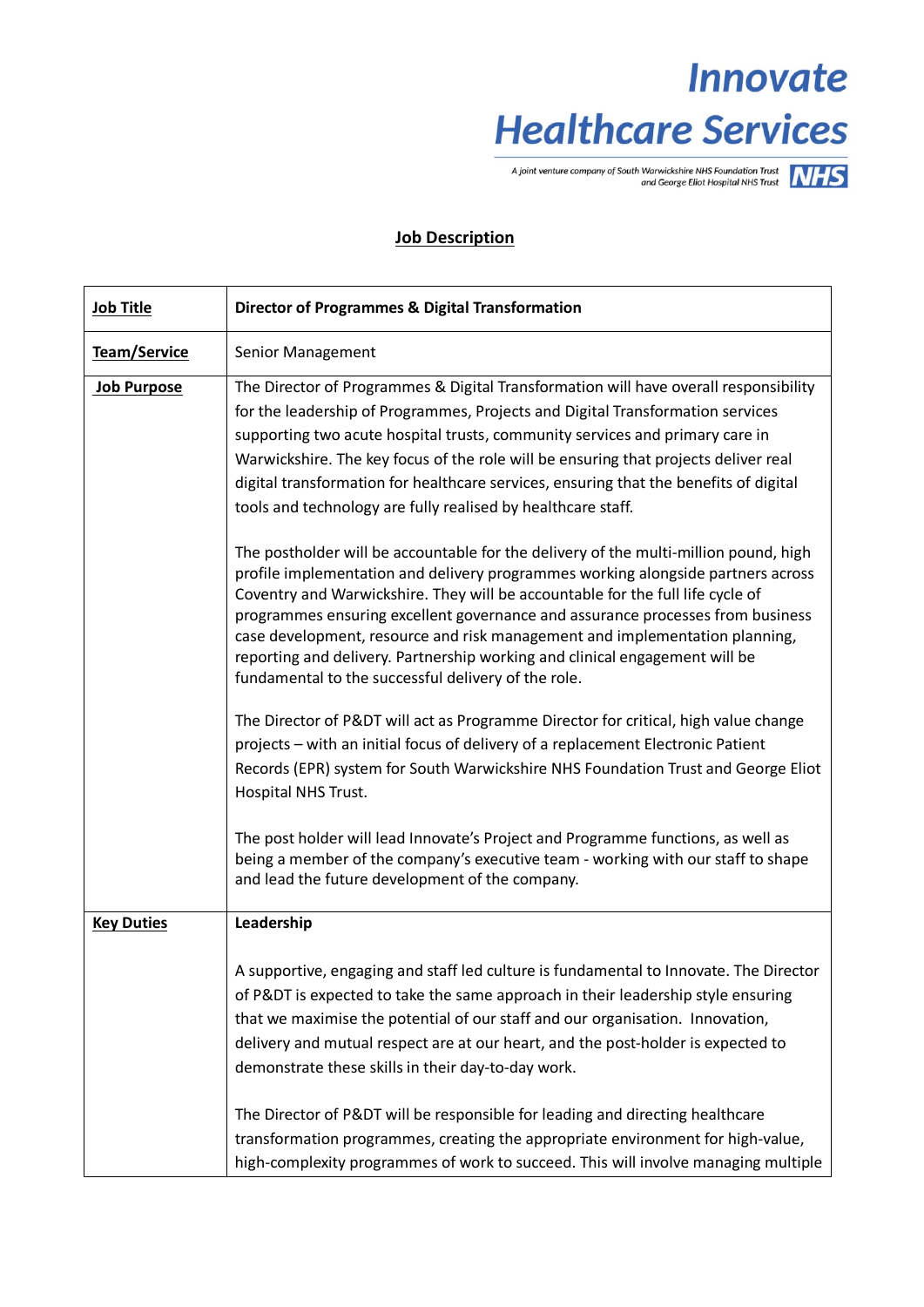dependencies between the programmes and operational activities across the Trusts [primary care and other partners, and leading delivery of digital transformation in complex operational environments.

The post holder will be responsible for building a delivery and success focussed approach to complex digital transformation programmes. This will include setting and managing objectives for the programme teams, providing effective reporting to partners and ensuring the clinical and operational transformation across a complex health system is well led and delivered.

#### **Governance**

The Director of P&DT is responsible for ensuring robust governance for programmes is in place complying to standards, best practise and organisational policies. They will ensure robust programme and project controls are in place with regular assurance mechanisms.

The post-holder will be accountable for ensuring relevant risk management, reporting and planning arrangements are in place with necessary programme structures and roles in place to ensure success. Leading Innovate's Digital Transformation function, the post holder will ensure benefits of programmes are adequately identified, with excellent support in place to ensure delivery.

#### **Partnership, Communication and Stakeholder Manager**

The post-holder will be accountable for ensuring that robust arrangements are in place to ensure that partnership working can be a success. They will take the lead role in identifying and leading with external partners in a complex and politically sensitive environment.

The post-holder will ensure that excellent relationships are in place with national regulatory bodies where required (NHSE/I, NHSX, NHSD etc.) and that relevant funding bids are managed, monitored and reported appropriately.

#### **Budget Management**

The post holder will be responsible for multi-million pound programme budgets, as well as holding operational responsibility for the management of the P&DT budget. They will be expected to ensure adequate controls are in place, with regular monitoring and reporting to provide assurance.

The post-holder must build-and maintain excellent working relationships with suppliers and external commercial stakeholders and ensure that contracts are suitably managed and that value for money is achieved for Innovate and partners.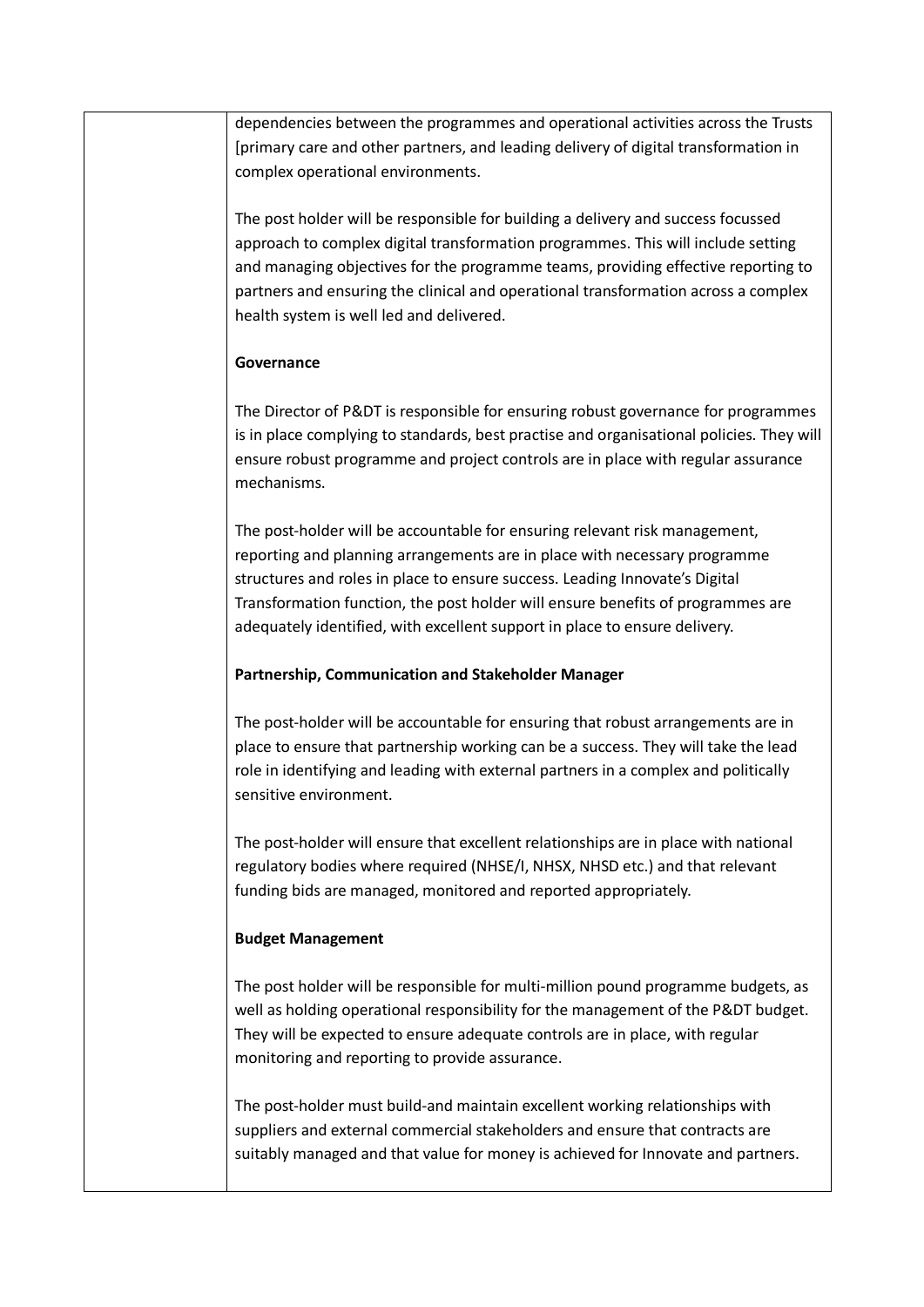|                        | <b>Corporate Responsibility</b>                                                                                                                                                                                                                                                                                                                                                                                                                                                                                                                                                                                                                                                                                                                                                                                                                                                                                                                                                                            |  |  |  |  |  |  |
|------------------------|------------------------------------------------------------------------------------------------------------------------------------------------------------------------------------------------------------------------------------------------------------------------------------------------------------------------------------------------------------------------------------------------------------------------------------------------------------------------------------------------------------------------------------------------------------------------------------------------------------------------------------------------------------------------------------------------------------------------------------------------------------------------------------------------------------------------------------------------------------------------------------------------------------------------------------------------------------------------------------------------------------|--|--|--|--|--|--|
|                        | The Director of P&DT will be a member of Innovate's executive team, and have a key<br>role in the delivery of the organisation's objectives and business plan. They will be<br>fundamental to establishing and maintaining our organisational culture, and must be<br>able to work with staff across our company and partners, maintaining a focus on<br>delivery and success.                                                                                                                                                                                                                                                                                                                                                                                                                                                                                                                                                                                                                             |  |  |  |  |  |  |
| <b>Key Objectives</b>  | Establish, review and maintain robust Programme Leadership, Governance<br>$\circ$<br>and Management arrangements, ensuring relevant programme controls are<br>in place.<br>Work with stakeholders to establish innovative programme of work that<br>$\circ$<br>ensure the organisations we support maximise their potential with digital<br>transformation.<br>Ensure strong partnership working is in place with organisations across<br>$\circ$<br>Coventry and Warwickshire<br>Ensure strong clinical leadership in programme delviery while ensuring<br>$\circ$<br>clinical, operational and organisational objectives are balanced.<br>Ensure programmes deliver within identified timeframes and budgets<br>$\circ$<br>Develop excellent relationships with regulatory bodies and ensure that<br>$\circ$<br>opportunities for funding are identified and managed appropriately.<br>Manage staff, contracts and supplier relationships to ensure successful<br>$\circ$<br>delivery of the programmes. |  |  |  |  |  |  |
| <b>Responsible for</b> | The post holder will be responsible for the relevant programme teams and high-                                                                                                                                                                                                                                                                                                                                                                                                                                                                                                                                                                                                                                                                                                                                                                                                                                                                                                                             |  |  |  |  |  |  |
| staff / equipment      | value budgets.                                                                                                                                                                                                                                                                                                                                                                                                                                                                                                                                                                                                                                                                                                                                                                                                                                                                                                                                                                                             |  |  |  |  |  |  |
| / budget               |                                                                                                                                                                                                                                                                                                                                                                                                                                                                                                                                                                                                                                                                                                                                                                                                                                                                                                                                                                                                            |  |  |  |  |  |  |
| Reporting to           |                                                                                                                                                                                                                                                                                                                                                                                                                                                                                                                                                                                                                                                                                                                                                                                                                                                                                                                                                                                                            |  |  |  |  |  |  |
| Iname and title        | <b>Managing Director</b>                                                                                                                                                                                                                                                                                                                                                                                                                                                                                                                                                                                                                                                                                                                                                                                                                                                                                                                                                                                   |  |  |  |  |  |  |
| of line manager)       |                                                                                                                                                                                                                                                                                                                                                                                                                                                                                                                                                                                                                                                                                                                                                                                                                                                                                                                                                                                                            |  |  |  |  |  |  |

Innovate Healthcare Services encourages all staff to broaden their experience and competences. This job description contains the key duties in your role, however it is not exhaustive and you will be required to carry out other on-going or ad-hoc duties as required by the service or the company and encouraged to work with a "portfolio" based approach that develops your skills and support your career aspirations.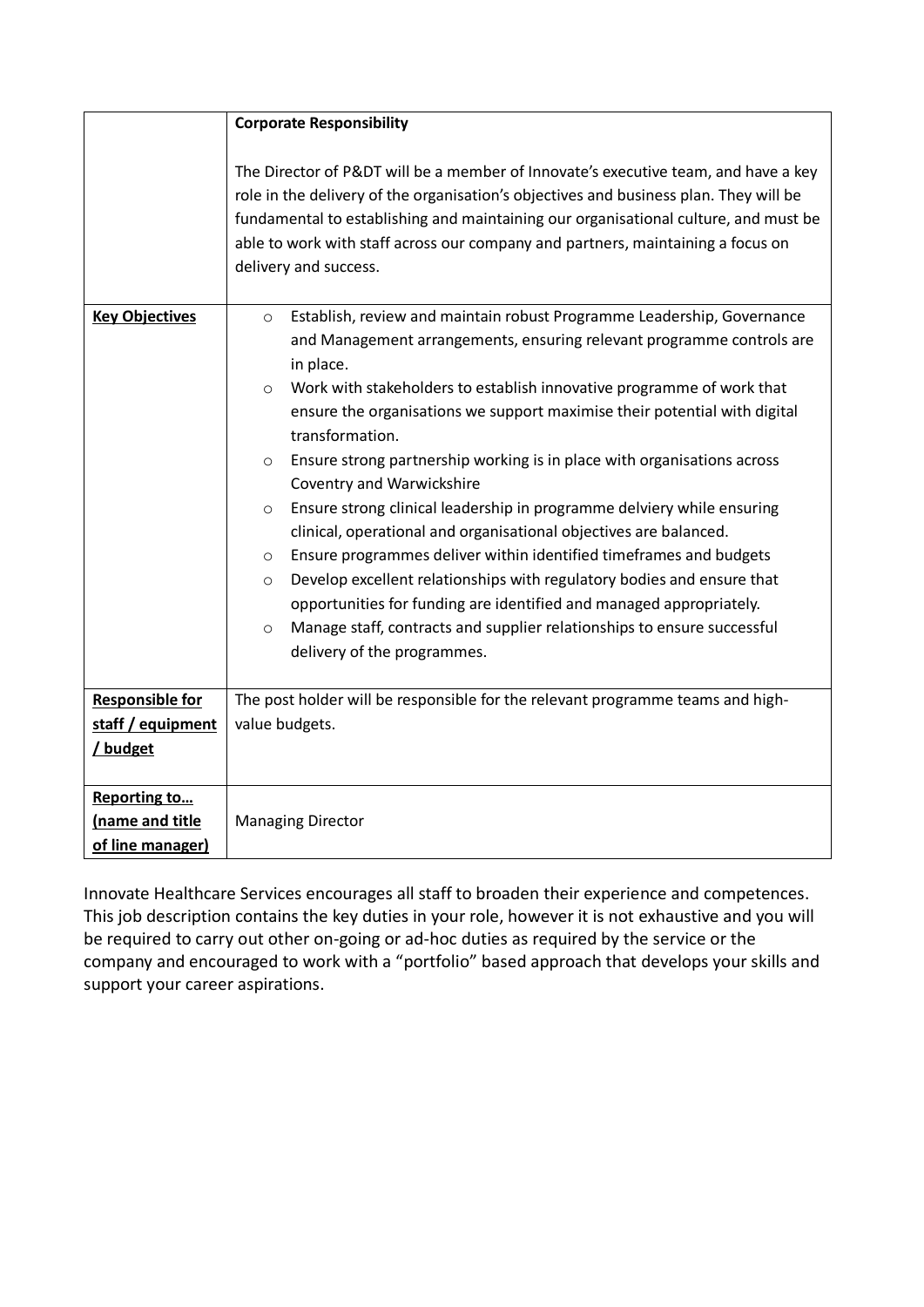## **Innovate Healthcare Services**

A joint venture company of South Warwickshire NHS Foundation Trust<br>and George Eliot Hospital NHS Trust



#### **Person Specification**

#### **Job Title:** Director of Programmes & Digital Transformation **Team/Service:** Executive

| <b>Job Requirements</b>                                                            |         |                                                                                                                           | Weighting<br>(Please state<br>whether each<br>criteria is<br>essential or<br>desirable) |
|------------------------------------------------------------------------------------|---------|---------------------------------------------------------------------------------------------------------------------------|-----------------------------------------------------------------------------------------|
| <b>Technical Competencies</b>                                                      | $\circ$ | Demonstrable experience in the successful                                                                                 | Essential                                                                               |
| The skills and experience needed for the<br>role, some of which will have external |         | delivery of large and complex technology<br>transformation programmes with budgets of ><br>£10m and affecting 2000+ staff |                                                                                         |
| validation i.e. academic and vocational<br>qualifications plus:                    | $\circ$ | Qualification in programme and project<br>management methodologies                                                        | Essential                                                                               |
| Length and type of experience                                                      | $\circ$ | <b>Experience delivering Electronic Patient Records</b><br>or Shared Care Record programmes                               | Desirable                                                                               |
| Level at which experience gained                                                   | $\circ$ | Experience working with multi-disciplinary<br>clinical and operational teams                                              | Desirable                                                                               |
|                                                                                    | $\circ$ | Broad knowledge of technology systems and<br>applications in healthcare                                                   | Essential                                                                               |
|                                                                                    | $\circ$ | Experience developing High Value Busienss<br>Cases                                                                        | Essential                                                                               |
|                                                                                    | $\circ$ | Experience managing operational budgets >£1m<br>with an excellent understanding of budget<br>control processes            | Essential                                                                               |
|                                                                                    | $\circ$ | Understanding of NHS operational and<br>governance structures                                                             | Desirable                                                                               |
|                                                                                    | $\circ$ | Excellent experience of establishing and<br>reviewing complex governance structures across<br>multiple organisations      | Essential                                                                               |
|                                                                                    | $\circ$ | Skills in risk management, review and complex<br>risk control processes                                                   | Essential                                                                               |
|                                                                                    | $\circ$ | Experience identifying, managing and delivering<br>benefits in complex systems implementation<br>projects                 | Essential                                                                               |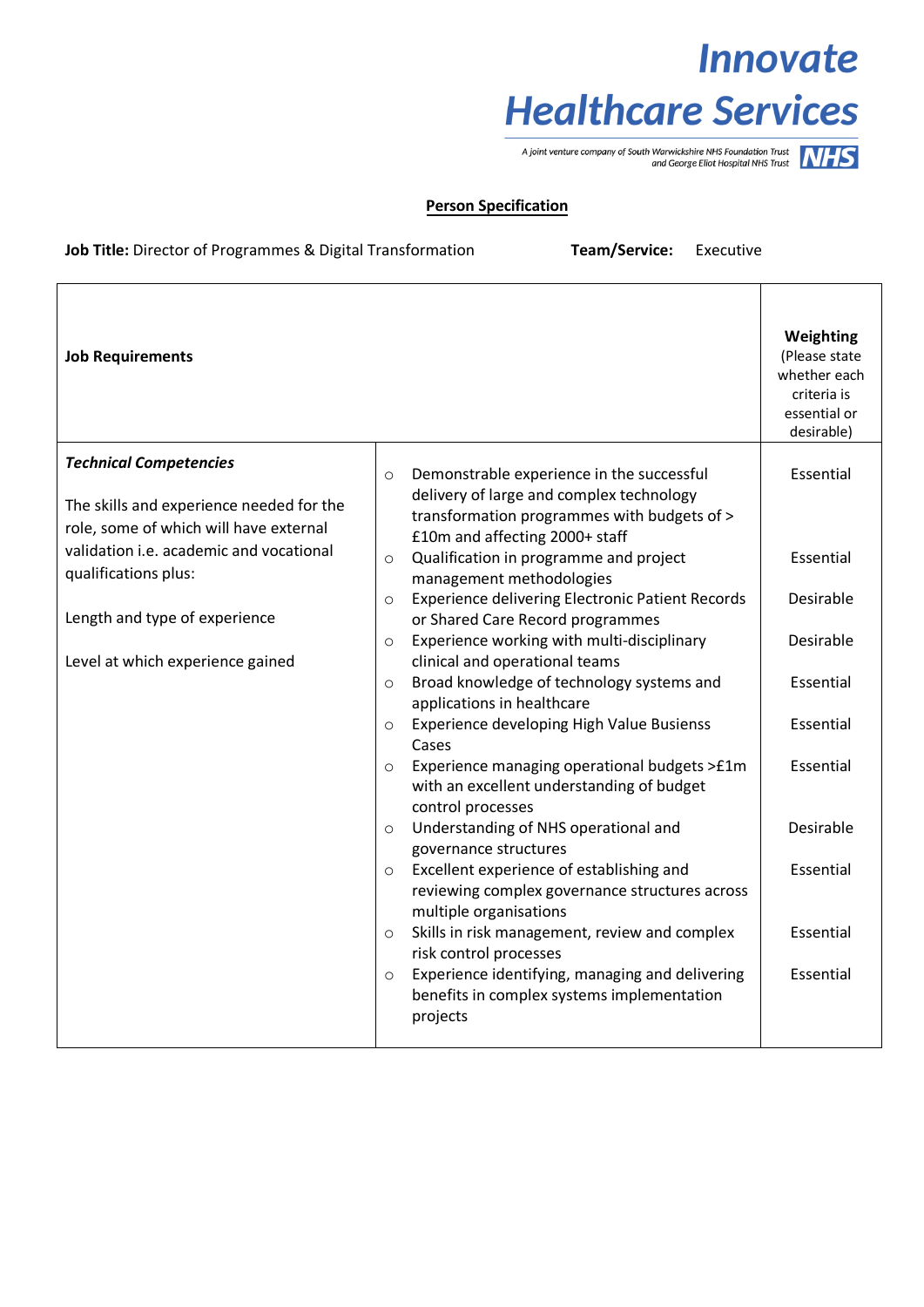| <b>Leadership and Management</b>                                                                                                                                                               |                    |                                                                              |           |
|------------------------------------------------------------------------------------------------------------------------------------------------------------------------------------------------|--------------------|------------------------------------------------------------------------------|-----------|
| <b>Competencies</b>                                                                                                                                                                            | $\circ$            | Experience leading transformation in complex                                 | Essential |
|                                                                                                                                                                                                |                    | environments.                                                                |           |
| Drawing on the principles of distributed<br>leadership, staff at all levels will be<br>expected to demonstrate the leadership<br>and management behaviours that<br>underpin the company values |                    | A commitment to developing and leading an                                    | Essential |
|                                                                                                                                                                                                |                    | open, inclusive and consultative culture                                     |           |
|                                                                                                                                                                                                |                    | leading and<br>developing<br>Experience<br>high-                             | Essential |
|                                                                                                                                                                                                |                    | performing teams in complex circumstances                                    |           |
|                                                                                                                                                                                                |                    | Outstanding staff leadership and motivational<br>skills                      | Essential |
|                                                                                                                                                                                                | $\circ$            | Experience working with organisational executive                             | Essential |
|                                                                                                                                                                                                |                    | teams and senior management                                                  |           |
|                                                                                                                                                                                                | $\circ$            | Experience putting in place programme and                                    |           |
|                                                                                                                                                                                                |                    | project teams with diverse skills and experiences                            | Essential |
|                                                                                                                                                                                                | $\circ$            | Experienced at being accountable for leading and                             |           |
|                                                                                                                                                                                                |                    | delivering<br>multiple<br>complex<br>programme                               | Essential |
|                                                                                                                                                                                                |                    | workstreams                                                                  |           |
|                                                                                                                                                                                                | $\circ$            | Values-driven approach to management with a                                  | Essential |
|                                                                                                                                                                                                |                    | strong collaborative approach to working                                     |           |
|                                                                                                                                                                                                | $\circ$            | Experience working with high-contract value                                  | Essential |
|                                                                                                                                                                                                |                    | suppliers, with excellent negotiation and contract<br>management skills.     |           |
|                                                                                                                                                                                                |                    |                                                                              |           |
| <b>Core Competencies</b>                                                                                                                                                                       |                    |                                                                              |           |
|                                                                                                                                                                                                | $\circ$            | Demonstrable ability to lead by example                                      | Essential |
|                                                                                                                                                                                                | $\circ$            | Excellent communication with a track-record of                               | Essential |
| The behaviours that support and                                                                                                                                                                |                    | customer-focussed approach to stakeholder                                    |           |
| contribute to IHS's values and objectives                                                                                                                                                      |                    | management and delviery                                                      |           |
| eg. personal attributes, customer service                                                                                                                                                      | $\circ$            | Partnership focussed approach to working                                     | Essential |
| experience                                                                                                                                                                                     |                    | arrangements, with experience working across                                 |           |
|                                                                                                                                                                                                |                    | multiple organisations                                                       | Essential |
|                                                                                                                                                                                                | $\circ$<br>$\circ$ | Highly focussed on delivery<br>Organised, collaborative and open approach to | Essential |
|                                                                                                                                                                                                |                    | programme governance and management.                                         |           |
|                                                                                                                                                                                                |                    |                                                                              |           |
| <b>Other Job Requirements</b>                                                                                                                                                                  |                    |                                                                              |           |
|                                                                                                                                                                                                | $\circ$            | Resilient with the ability to work and remain calm                           | Essential |
|                                                                                                                                                                                                |                    | in a high-pressured complex environment                                      |           |
| Physical attributes, specific job                                                                                                                                                              | $\circ$            | Able to work with ambiguity                                                  | Essential |
| circumstances such as unsocial hours and<br>special requirements such as car driver                                                                                                            | $\circ$            | Understanding of relationship management and                                 | Desirable |
|                                                                                                                                                                                                |                    | highly<br>politics in a<br>complex<br>healthcare<br>environment.             |           |